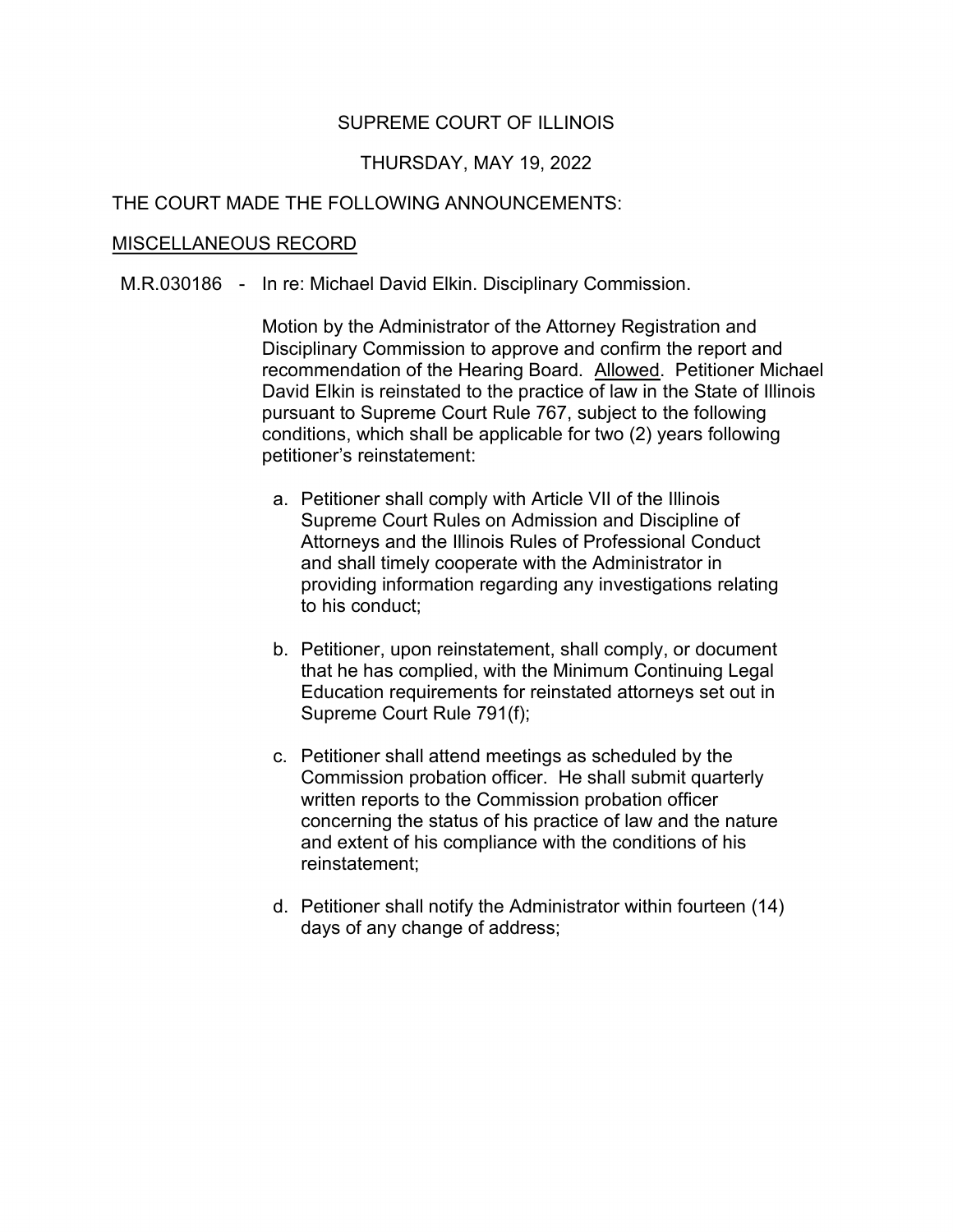- change in attendance deemed warranted by such e. Petitioner shall continue in his course of individual therapy with Dr. Henry Gault, or such other qualified mental health professional approved by the Administrator, on a regular basis of not less than once per week for the first year following reinstatement and not less than once per month for the second year, with the Administrator advised of any professional. Petitioner shall comply with any treatment recommendations, including the taking of medications as prescribed by the treating professional or by another mental health professional approved by the treating professional and the Administrator;
- f. Petitioner shall provide the Administrator and approved Administrator, on at least a quarterly basis, information petitioner's compliance with any established treatment mental health professional(s) with an appropriate release authorizing the professional(s) to (1) disclose to the pertaining to petitioner's compliance with any treatment plan established with respect to petitioner's condition; (2) promptly report to the Administrator petitioner's failure to comply with any part of an established treatment plan; and (3) respond to any inquiries by the Administrator regarding plan;
- g. Petitioner shall participate in counseling sessions with the Lawyers' Assistance Program by attending at least one (1) meeting per month;
- number of cases being handled by petitioner, and the h. Petitioner's practice shall be supervised by a licensed attorney approved by the Administrator. Petitioner shall meet with the attorney on a monthly basis concerning petitioner's practice of law. Petitioner shall authorize the attorney to meet with a representative of the Administrator and work out a supervision plan, which shall include the supervising attorney submitting a quarterly written report to the Administrator regarding petitioner's practice, the supervising attorney's general appraisal of petitioner's practice of law;
- i. Petitioner shall notify the Administrator within fourteen (14) days if the supervising attorney is unable to serve;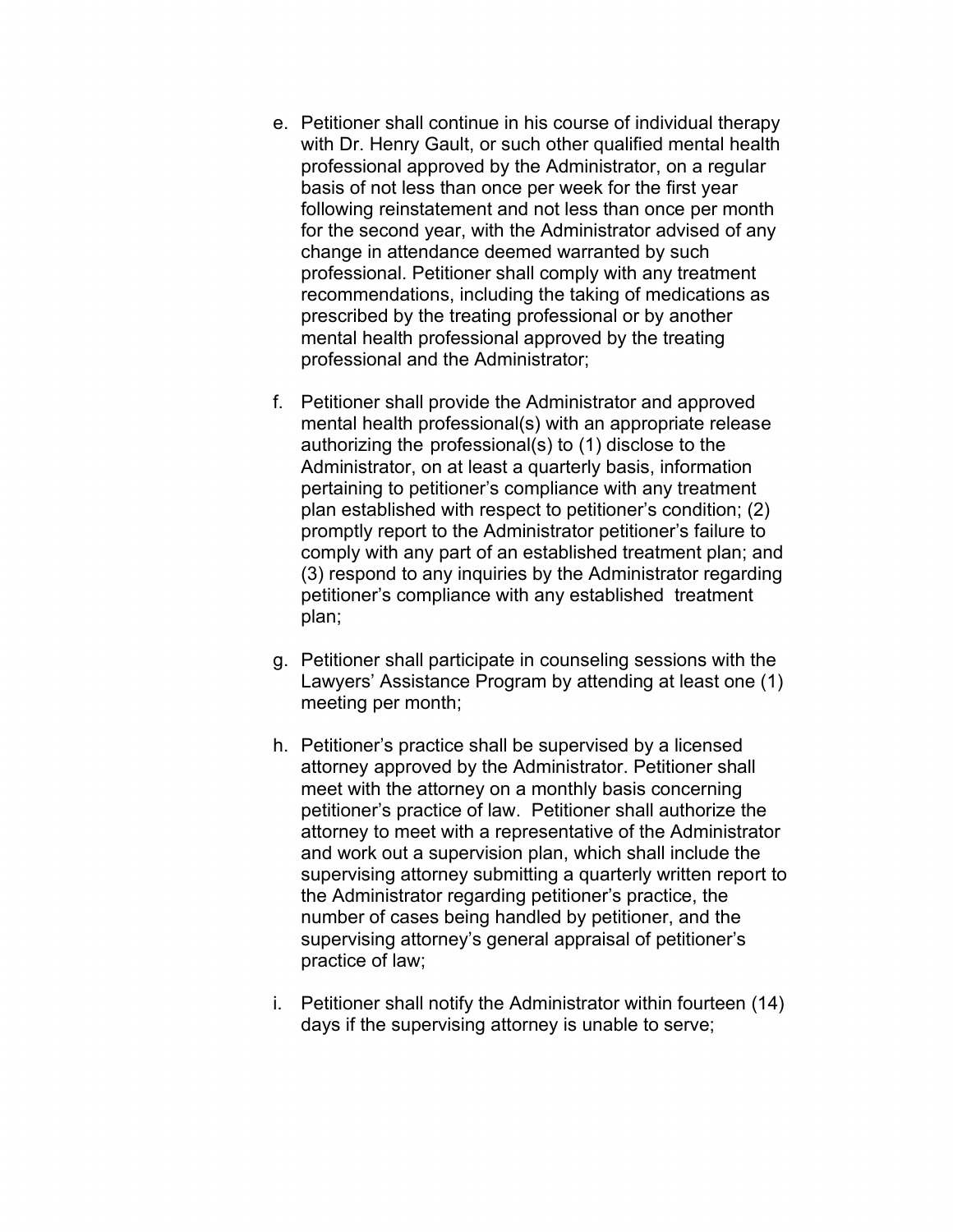- j. Petitioner and the supervising attorney shall promptly report any violation of the Illinois Rules of Professional Conduct by petitioner; and
- k. Petitioner's conditional reinstatement shall be revoked if he is found to have violated any of the conditions of reinstatement, and he shall be suspended from the practice of law until further order of the Court.

Order entered by the Court.

### M.R.031162 - In re: Mark Doyle Easley II. Disciplinary Commission.

 who has been disciplined in the State of Missouri, is suspended from the practice of law in the State of Illinois until he is reinstated in the of probation subject to the conditions imposed upon respondent in Petition by the Administrator of the Attorney Registration and Disciplinary Commission to impose reciprocal discipline pursuant to Supreme Court Rule 763. Allowed. Respondent Mark Doyle Easley II, State of Missouri, with the suspension stayed in its entirety by a period Missouri and continuing until he successfully completes his probation in Missouri.

Respondent Mark Doyle Easley II shall reimburse the Client Protection Program Trust Fund for any Client Protection payments arising from his conduct prior to the termination of the period of probation.

Order entered by the Court.

M.R.031163 - In re: Dale B. Halling. Disciplinary Commission.

Petition by the Administrator of the Attorney Registration and Disciplinary Commission to impose reciprocal discipline pursuant to Supreme Court Rule 763. Allowed. Respondent Dale B. Halling, who has been disciplined in the State of Colorado, is disbarred in the State of Illinois.

Order entered by the Court.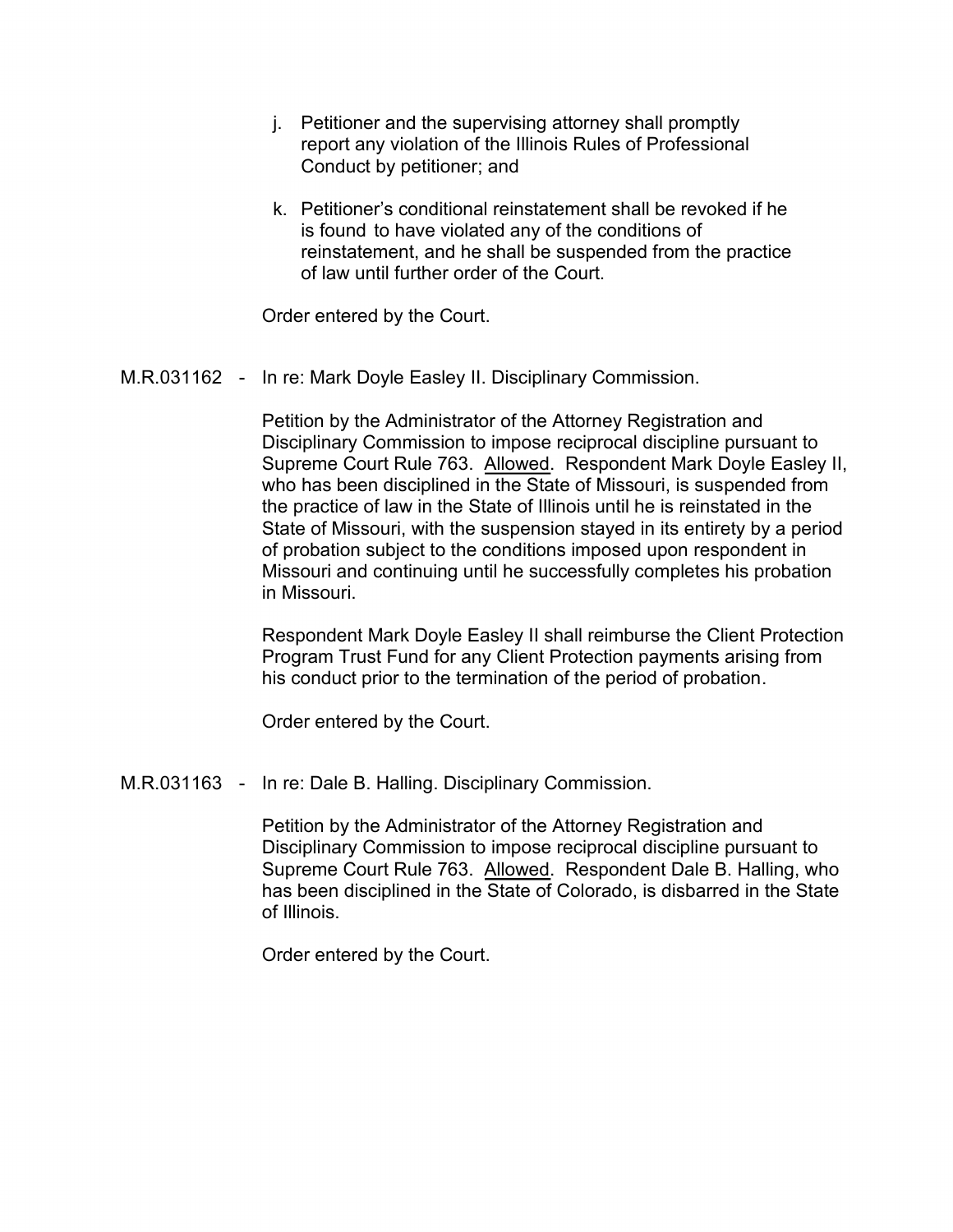M.R.031177 - In re: Valarie Pope Franklin. Disciplinary Commission.

 Petition by respondent Valarie Pope Franklin for leave to file exceptions to the report and recommendation of the Review Board. Denied. Respondent Valarie Pope Franklin is disbarred, as recommended by the Review Board.

Order entered by the Court.

M.R.031178 - In re: Marc Ericson Darnell. Disciplinary Commission.

 Darnell, who has been disciplined in the State of Virginia, is suspended Petition by the Administrator of the Attorney Registration and Disciplinary Commission to impose reciprocal discipline pursuant to Supreme Court Rule 763. Allowed. Respondent Marc Ericson from the practice of law in the State of Illinois for nine (9) months, effective October 13, 2023, and until he is reinstated to the practice of law in the State of Virginia.

Suspension effective June 9, 2022.

Respondent Marc Ericson Darnell shall reimburse the Client Protection Program Trust Fund for any Client Protection payments arising from his conduct prior to the termination of the period of suspension.

Order entered by the Court.

M.R.031192 - In re: John Russell McCulloh. Disciplinary Commission.

Petition by the Administrator of the Attorney Registration and Disciplinary Commission to impose discipline on consent pursuant to Supreme Court Rule 762(b). Allowed. Respondent John Russell McCulloh is suspended from the practice of law for one (1) year, with the suspension stayed after sixty (60) days by a one (1) year period of probation, subject to the following conditions:

a. Respondent shall comply with the provisions of Article VII of the Illinois Supreme Court Rules on Admission and Discipline of Attorneys and the Illinois Rules of Professional Conduct and shall timely cooperate with the Administrator in providing information regarding any investigations relating to his conduct;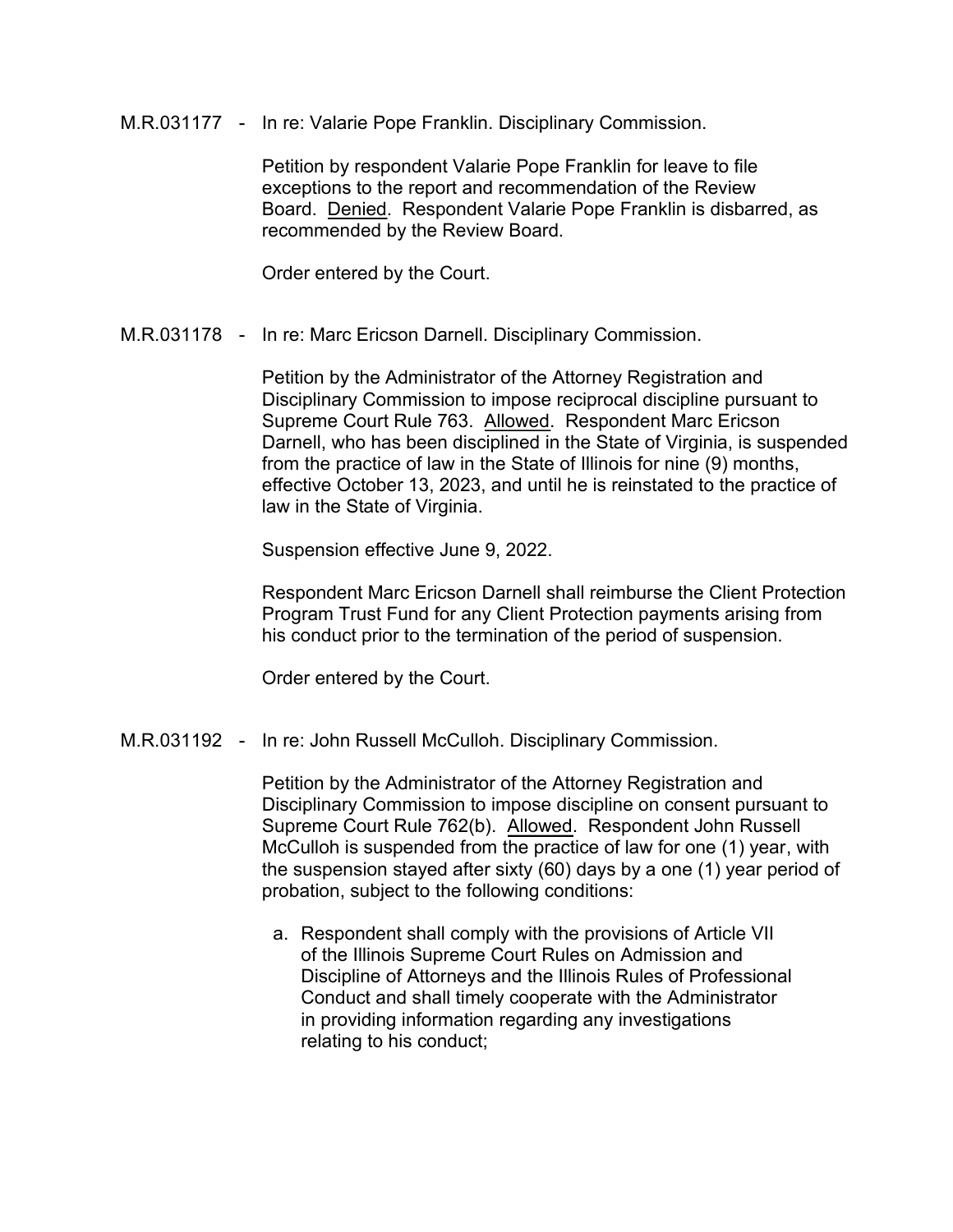- and, at least thirty (30) days prior to the termination of the b. Respondent shall reimburse the Commission for the costs of this proceeding as defined in Supreme Court Rule 773 period of probation, shall reimburse the Commission for any further costs incurred during the period of probation;
- c. At least thirty (30) days prior to the termination of the period of probation, respondent shall reimburse the Client Protection Program Trust Fund for any Client Protection payments arising from his conduct;
- d. Respondent shall notify the Administrator within seven (7) days of any arrest or charge alleging his violation of any criminal or quasi-criminal statute or ordinance;
- e. Respondent shall attend meetings as scheduled by the Commission probation officer. Respondent shall disclose to the Administrator on a quarterly basis by way of signed reports, information pertaining to the nature and extent of respondent's compliance with the conditions of probation, including providing any and all requested trust account records and journals;
- f. Respondent shall notify the Administrator within fourteen (14) days of any change of address;
- g. Respondent shall successfully complete the ARDC Professionalism Seminar within the first six (6) months of probation;
- probation, establish a relationship with an attorney, acceptable to the Administrator, who will monitor, assess days prior to the end of the probation term. Through program, respondent shall establish and utilize the h. Respondent shall, within the first thirty (30) days of and implement appropriate law office management practices in respondent's practice of law. Respondent shall receive approval from the Administrator of any change in attorney monitor. Respondent shall meet with the attorney monitor at least once per month concerning respondent's practice of law. Respondent shall successfully complete the law office management program at least thirty (30) respondent's participation in the law office management following: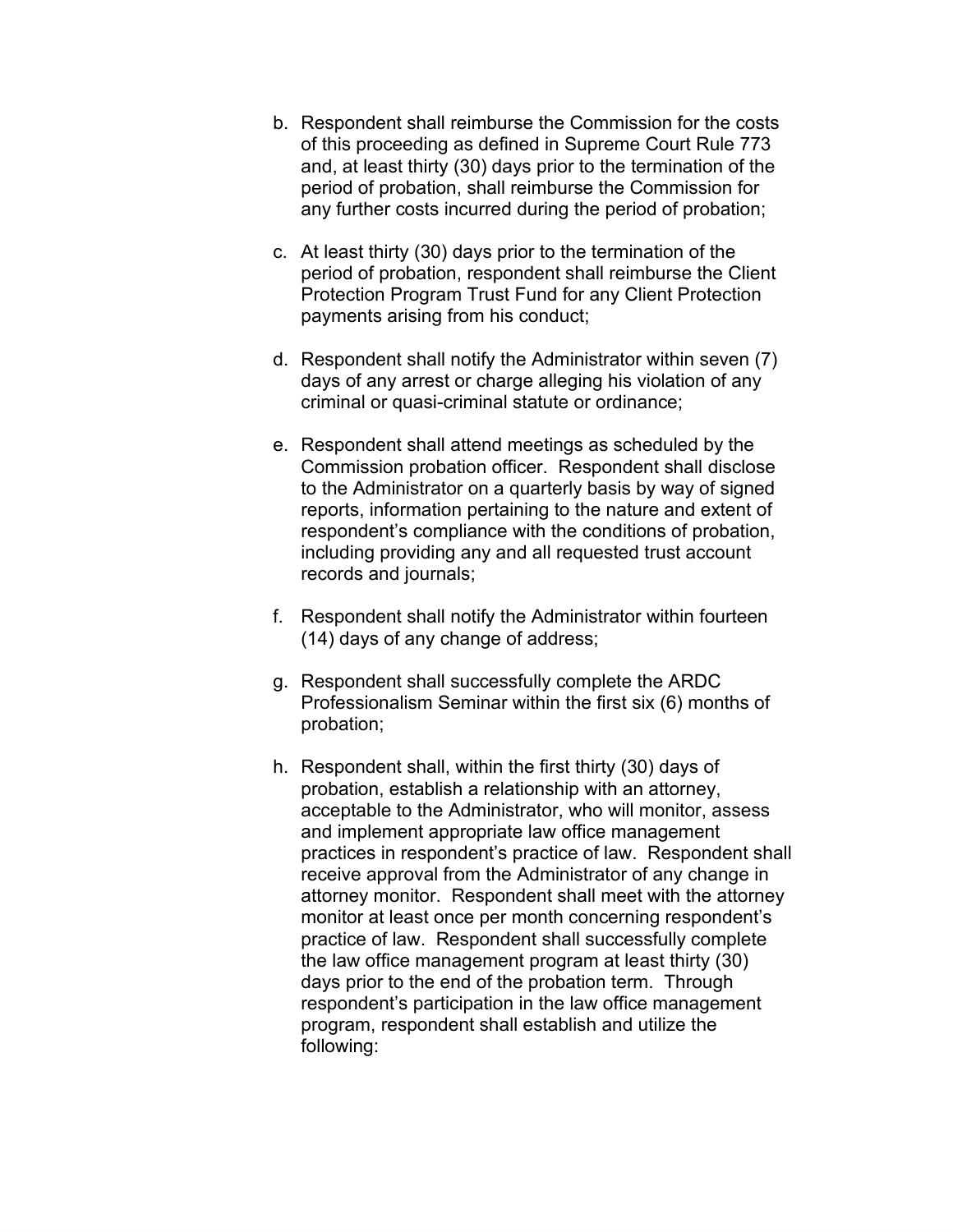- i. a system for maintaining records as required by Supreme Court Rule 769;
- ii. a diary and docketing system, including a mechanism by which approaching statutes of limitations and other filing deadlines are noted;
- recorded and telephone calls are returned in a iii. a system by which telephone messages are timely manner;
- iv. a system by which written requests by clients for the status of their legal matters are answered, either orally or in writing, in a timely manner;
- v. a system whereby clients are apprised at the outset of representation of the basis upon which fees will be calculated and costs paid;
- services performed by respondent, the date vi. for cases in which the fee is to be calculated on an hourly basis, a system by which clients are provided with regular itemized billing statements provided at least quarterly, setting forth the upon which each service was performed, the time spent by respondent on each service and the amount to be charged to the client;
- vii. for cases in which a retainer is paid, a system by which clients are provided with fee agreements that clearly identify and define the kind of general retainer, security retainer, or advanced payment retainer being paid;
- expenses incurred and will be deposited into a viii. a system for all fee agreements to state whether the funds paid remain the property of the client until used to pay for services rendered or client trust account or whether the funds are earned when paid and immediately become property of the lawyer; and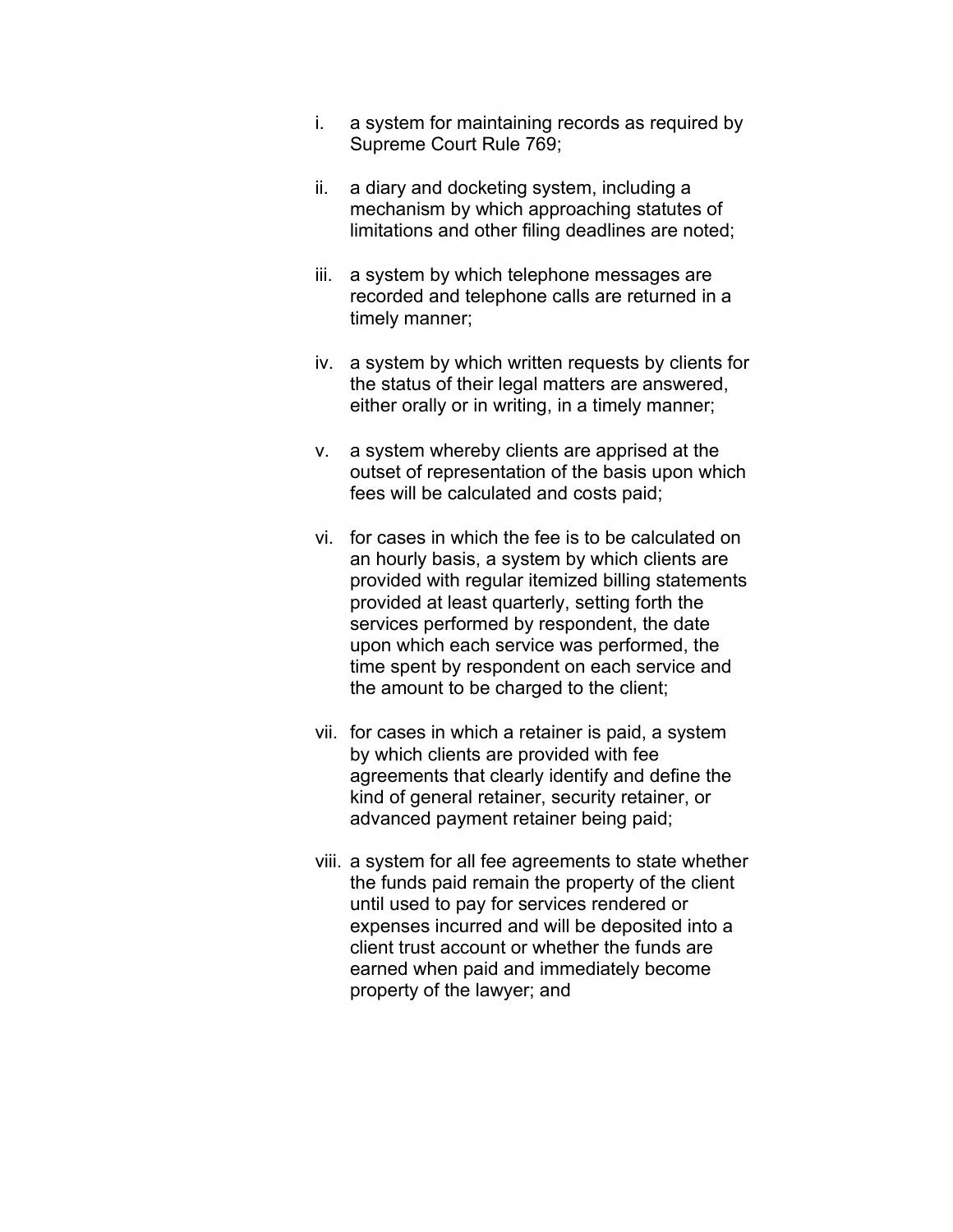clients and third parties that conforms to the ix. a system for the handling of funds belonging to requirements of Rule 1.15 of the Illinois Rules of Professional Conduct and instructions provided to respondent by the Administrator, including the following Trust Account Procedures:

> Basic accounting records that must be maintained daily and accurately:

Account Check Register – list sequentially all trust account deposits and trust account disbursements and maintain a current and accurate daily balance on the trust account;

Account Receipts Journal – list chronologically all deposits into the trust account, each deposit to list the date of the deposit, the source of each deposit, the client matter, the deposit number and the amount of the deposit. Maintain a copy of each item deposited;

 disbursement with the date of the Account Disbursement Journal – list chronologically all trust account disbursements and identify each disbursement check, the trust account check number, and the payee, the purpose of the disbursement, the client matter and the amount of the disbursement check. Maintain a copy of each canceled check or other evidence of disbursement;

 each client matter and listing Client Ledger Journal – list chronologically for each client matter all receipts, disbursements and remaining balances, preparing a separate page for chronologically all receipts and disbursements and remaining balances for each client matter;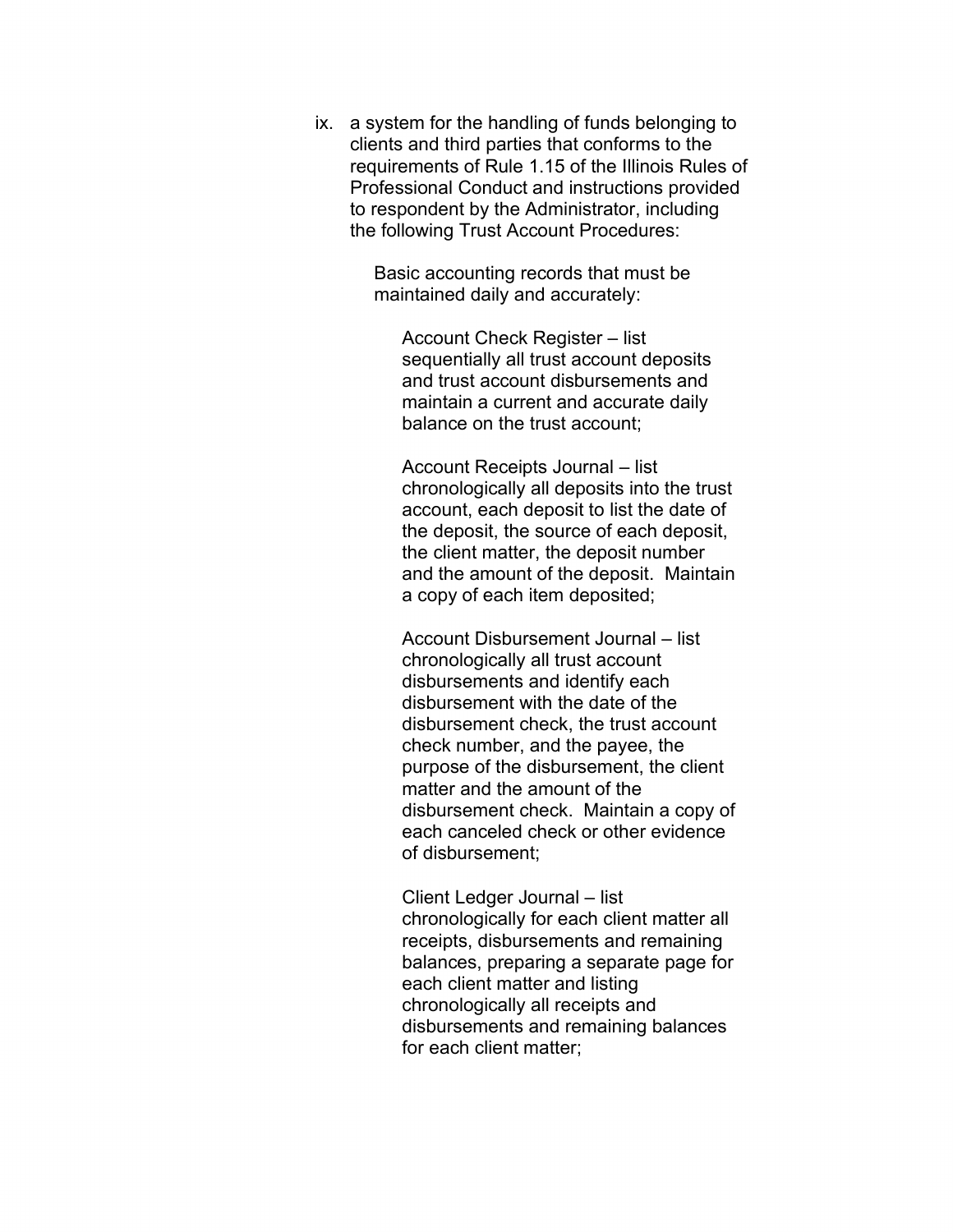running balance for all ledgers and account books. The balances in the bank statements. Copies of each Reconciliation Reports – maintain a client ledger journal must be reconciled each month with the balances in the receipt and disbursement journals, the account checkbook register and the reconciliation report and supporting records and journals, demonstrating respondent's compliance with Rule 1.15, shall be provided to the Administrator quarterly;

Source documents which must be preserved for seven years:

Bank statements;

Deposit slips;

 to "cash") and the memo portion of the check Cancelled checks – all trust account checks must have a named payee (no checks written must contain a reference to a client matter;

Reconciliation reports and records;

Time and billing records;

Copies of records from client files that are necessary for a full understanding of the lawyer's financial transactions with the client: *e.g.,* retainer and engagement agreements; settlement statements to clients showing the disbursement of the settlement proceeds; bills sent to clients and records of payments to other lawyers or non-employees for services rendered;

i. Respondent shall authorize the law office management attorney monitor to: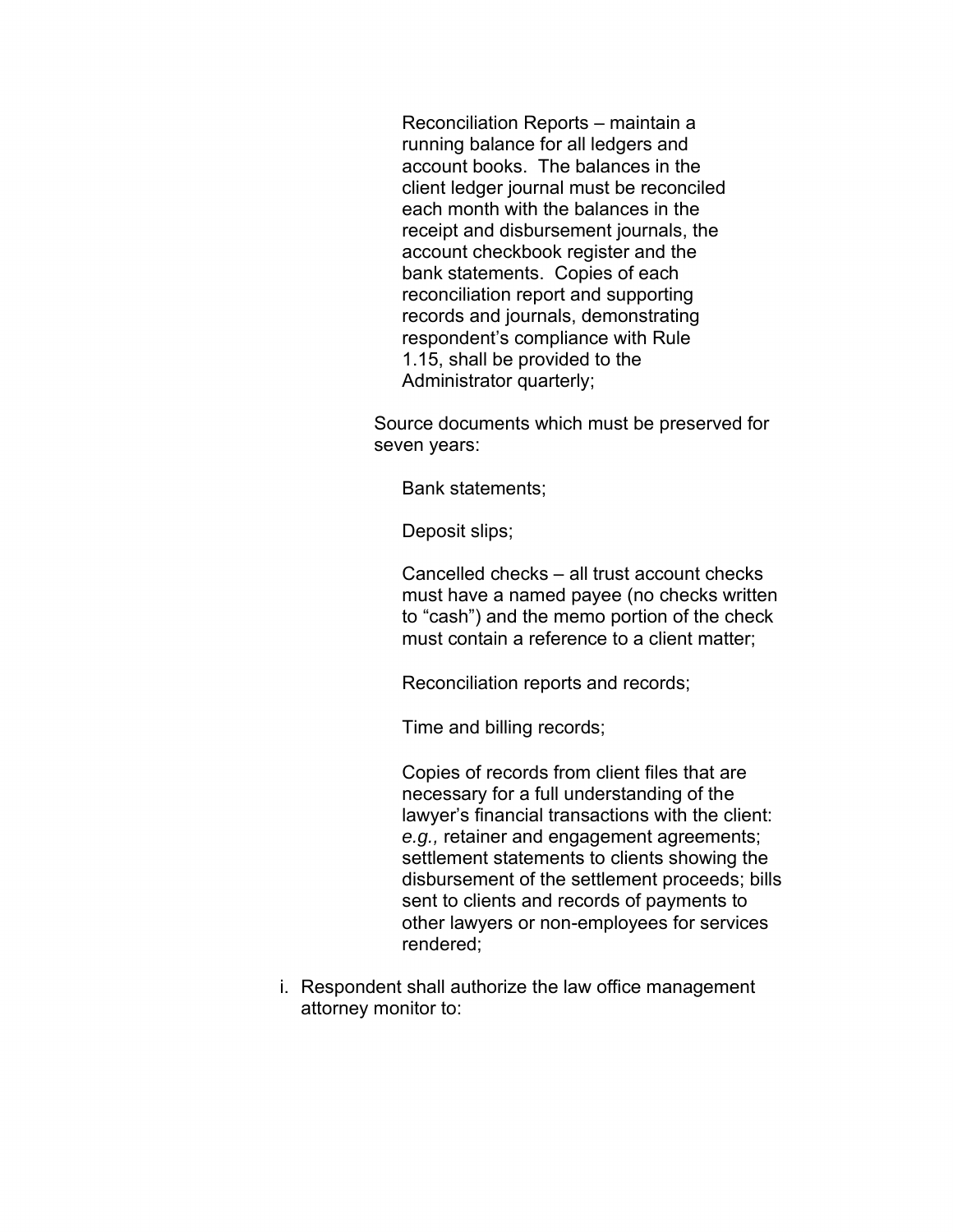- i. disclose to the Administrator on a quarterly basis, by way of signed reports, information pertaining to the nature of respondent's compliance with the law office management program and the above-described conditions;
- ii. promptly report to the Administrator respondent's failure to comply with any part of the above-described conditions; and
- iii. respond to any inquiries by the Administrator regarding respondent's compliance with the above-described conditions;
- j. Probation shall be revoked if respondent is found to have period of suspension shall commence from the date of the determination that any term of probation has been violated; violated any of the terms of probation. The remaining and
- k. Probation shall terminate without further order of court provided respondent complies with the above conditions.

Suspension effective June 9, 2022.

Order entered by the Court.

M.R.031205 - In re: Mahdis Azimi. Disciplinary Commission.

Petition by the Administrator of the Attorney Registration and Disciplinary Commission to impose discipline on consent pursuant to Supreme Court Rule 762(b). Allowed. Respondent Mahdis Azimi is suspended from the practice of law for ninety (90) days.

Suspension effective June 9, 2022.

Respondent Mahdis Azimi shall reimburse the Client Protection Program Trust Fund for any Client Protection payments arising from her conduct prior to the termination of the period of suspension.

Order entered by the Court.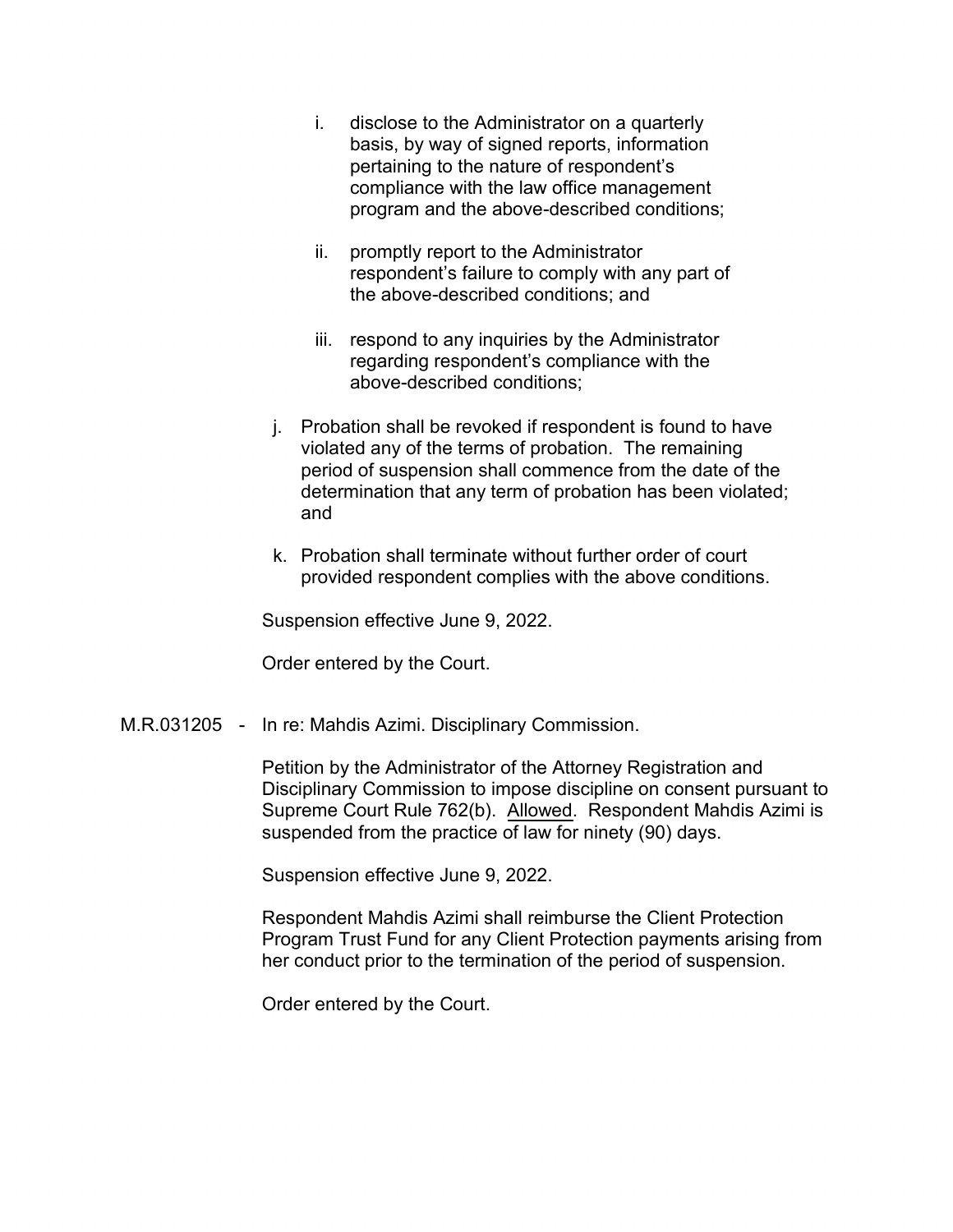#### M.R.031213 - In re: James Russell Leone. Disciplinary Commission.

Motion by respondent James Russell Leone and request for a hearing on the Administrator's petition for reciprocal discipline pursuant to Supreme Court Rule 763. Denied.

Petition by the Administrator of the Attorney Registration and Disciplinary Commission to impose reciprocal discipline pursuant to Supreme Court Rule 763. Allowed. Respondent James Russell Leone, who has been disciplined in the State of Florida, is suspended from the practice of law in the State of Illinois until he is reinstated to the practice of law in the State of Florida.

Suspension effective June 9, 2022.

Order entered by the Court.

M.R.031238 - In re: Andres Ybarra. Disciplinary Commission.

 Amended petition by the Administrator of the Attorney Registration and Disciplinary Commission to impose discipline on consent pursuant to Supreme Court Rule 762(b). Allowed. Respondent Andres Ybarra is suspended from the practice of law for one (1) year, with the suspension stayed after sixty (60) days by an eighteen (18) month period of probation, subject to the following conditions:

- a. Respondent shall comply with any and all treatment, medication, and continuing care recommendations of Dr. Farozan Islam, or another psychiatrist and treatment program approved by the Administrator;
- an established treatment plan; and (3) to respond to any inquiries b. Respondent shall provide the Administrator and Dr. Islam with an appropriate release, authorizing the treating professionals to: (1) disclose to the Administrator information pertaining to the nature of respondent's compliance with any treatment plan established with respect to respondent's conditions; (2) to promptly report to the Administrator respondent's failure to comply with any part of by the Administrator regarding respondent's treatment and compliance with any established treatment plan;
- Illinois Supreme Court Rules on Admission and Discipline of c. Respondent shall comply with the provisions of Article VII of the Attorneys and the Illinois Rules of Professional Conduct and shall timely cooperate with the Administrator in providing information regarding any investigations relating to his conduct;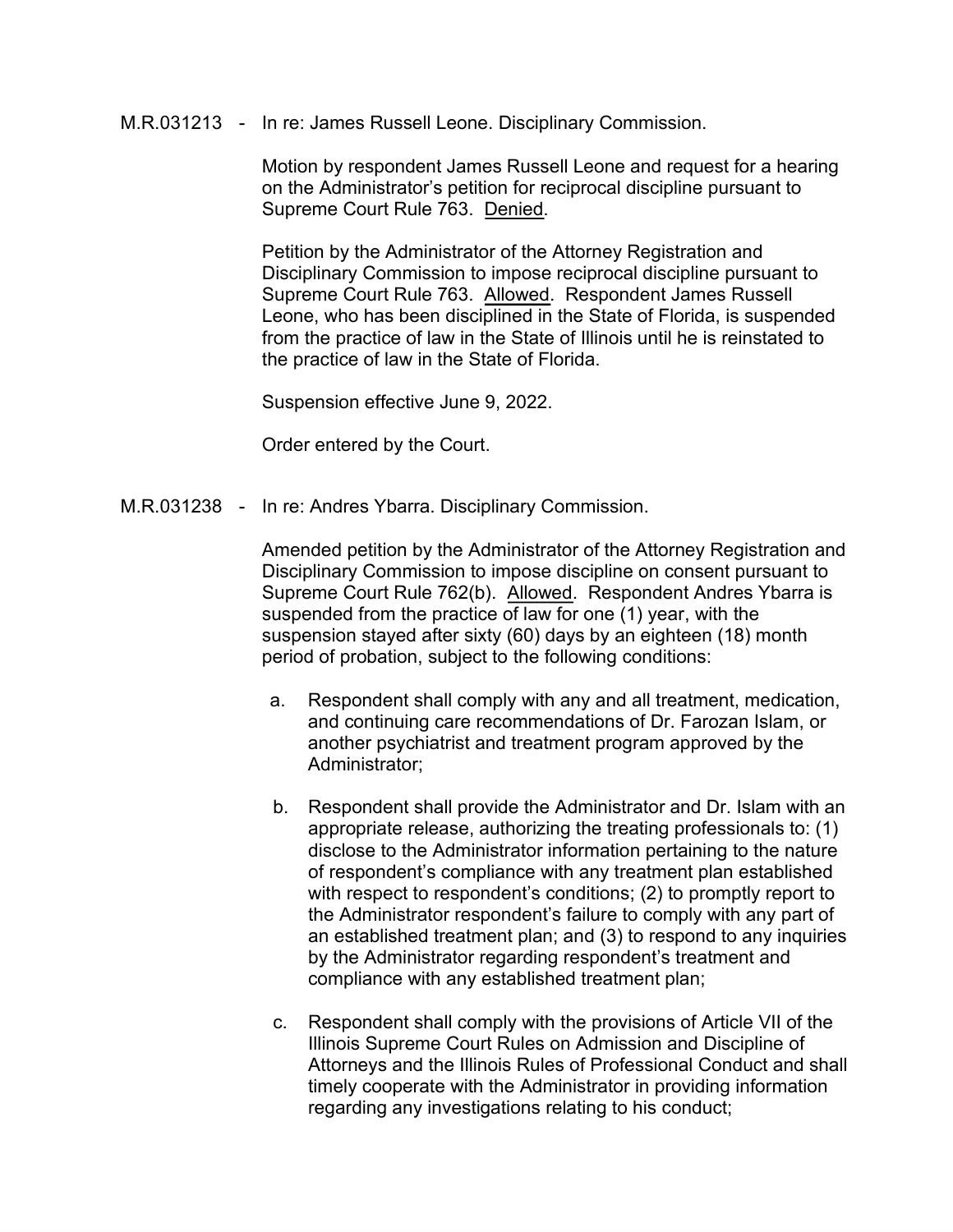- proceeding as defined in Supreme Court Rule 773 and, at least thirty (30) days prior to the termination of the period of probation, d. Respondent shall reimburse the Commission for the costs of this shall reimburse the Commission for any further costs incurred during the period of probation;
- e. At least thirty (30) days prior to the termination of the period of probation, respondent shall reimburse the Client Protection Program Trust Fund for any Client Protection payments arising from his conduct;
- f. Respondent shall notify the Administrator within seven (7) days of any arrest of charge alleging his violation of any criminal or quasi-criminal statute or ordinance;
- written reports to the Commission probation officer concerning g. Respondent shall attend meetings as scheduled by the Commission probation officer. Respondent shall submit quarterly the status of his practice of law and the nature and extent of his compliance with the conditions of probation;
- h. Respondent shall notify the Administrator within fourteen (14) days of any change of address;
- i. Probation shall be revoked if respondent is found to have determination that any term of probation has been violated and violated any of the terms of probation. The remaining ten (10) months of suspension shall commence from the date of the shall continue until further order of the Court;
- j. Probation shall terminate without further order of the Court provided that respondent complies with all conditions listed herein;
- k. Respondent shall successfully complete the ARDC Professionalism Seminar within the first six (6) months of probation;
- l. Respondent shall, within the first thirty (30) days of probation, establish a relationship with an attorney acceptable to the Administrator who will monitor, assess, and implement appropriate law office management practices in respondent's practice of law. Respondent shall receive approval from the Administrator of any change in the attorney-monitor. Respondent shall meet with the attorney-monitor at least every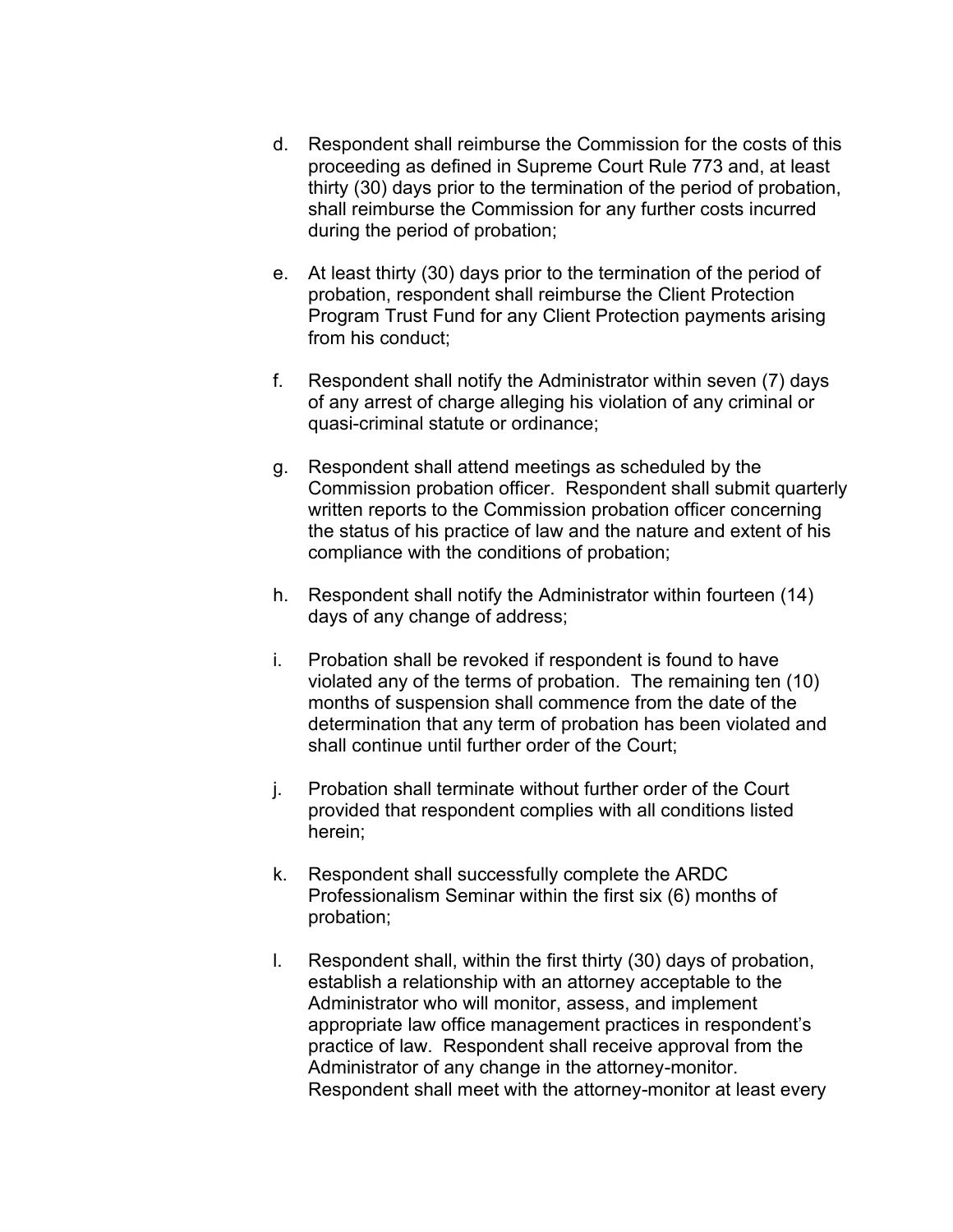management program at least thirty (30) days prior to the end of two (2) months concerning respondent's practice of law. Respondent shall successfully complete the law office his probation term. Through respondent's participation in the law office management program, respondent shall establish and utilize the following:

- i. a system for maintaining records as required by Supreme Court Rule 769;
- ii. a diary and docketing system, including a mechanism by which approaching statutes of limitations and other filing deadlines are noted;
- iii. a system by which telephone messages are recorded and telephone calls are returned in a timely manner;
- iv. a system by which written requests by clients for the status of their legal matters are answered, either orally or in writing, in a timely manner;
- v. a system whereby clients are apprised at the outset of representation of the basis upon which fees will be calculated and costs paid;
- vi. for cases in which the fee is to be calculated on an hourly basis, a system by which clients are provided with regular itemized billing statements provided at least quarterly, setting forth the services performed by respondent, the date upon which each service was performed, the time spent by respondent on each service, and the amount to be charged to the client; and
- vii. for cases in which a retainer is paid, a system by which clients are provided with fee agreements that clearly identify and define the kind of retainer being paid;
- m. Respondent shall authorize the law office management attorney monitor to:
	- i. disclose to the Administrator on a quarterly basis, by way of signed reports, information pertaining to the nature of respondent's compliance with the law office management program and the above-described conditions;